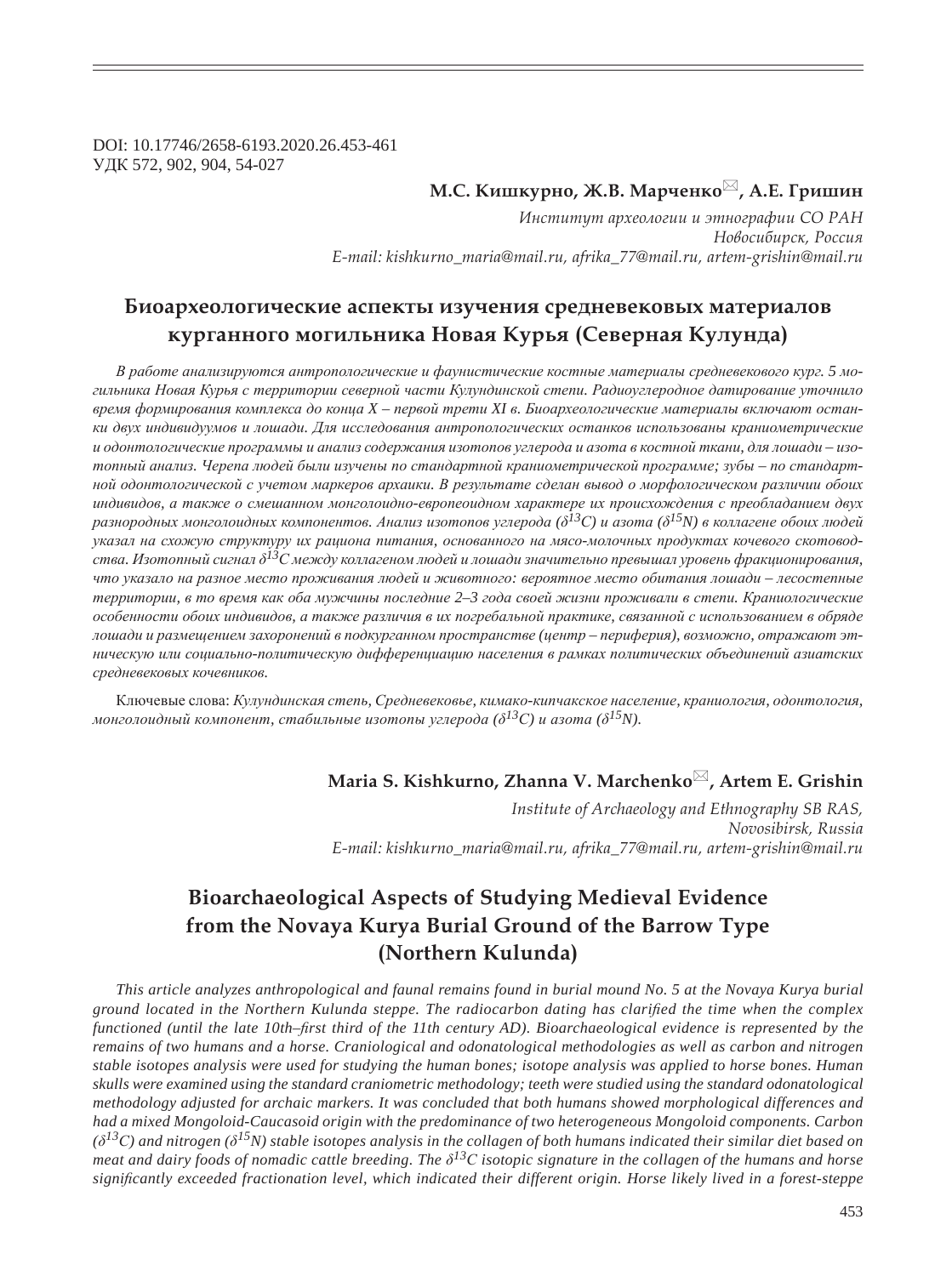*zone whereas both humans lived in the steppe for their last 2–3 years. Craniological features of both individuals and differences in their burial rites, associated with the use of horse in the ritual and placement of burials under the mound (center – periphery) may manifest ethnic or social-political differentiation in the context of political unions among the Medieval Asian nomads.*

Keywords: *Kulunda steppe, Middle Ages, Kimako-Kipchak population, craniology, odontology, Mongoloid component, carbon* ( $\delta^{13}C$ ) and nitrogen ( $\delta^{15}N$ ) stable isotopes.

#### **Введение**

За последние десятилетия биоархеология стала одним из важных направлений в комплексном исследовании разнообразных биологических остатков из археологических памятников и в реконструкции событий прошлого. Основные акценты в отечественной науке связаны с комплексным изучением палеоантропологического материала. Наряду с классическими краниологическими программами анализа набирают популярность и иные способы оценки идентификации индивидуумов по расогенетическим маркерам (одонтология). Важное место сегодня также занимает анализ «изотопных сигналов» – стабильных изотопов углерода ( $\delta^{13}C$ ) и азота ( $\delta^{15}$ N) в костях людей и животных, что позволяет на индивидуальном уровне проводить ре-



Курганный могильник Новая Курья. Кург. 5. Общий вид раскопа 2019 г. Съемка с квадрокоптера (фото Е.В. Балкова).

конструкции по мобильности и миграциям людей, по их структуре питания и на новом уровне оценивать характер экономики древних популяций.

Курганный могильник Новая Курья расположен в северной части Кулундинской степи (Карасукский р-н Новосибирской обл.) и состоит из восьми видимых земляных курганов. Курган 5, расположенный в центре могильного комплекса, по данным магнитограммы имел нетипичную (подпрямоугольную) для остальных курганов форму рва и включал два захоронения – центральное и периферийное (см. рисунок). Планистратиграфический анализ остатков кургана показал синхронность совершения обоих захоронений в рамках летнего сезона [Марченко и др., 2019].

Погр. 1 – центральное, было разграблено. Помимо костей человека содержало остатки чере-

> па и кости конечностей лошади. Погр. 2 – периферийное, было непотревоженным. Немногочисленный предметный комплекс и ряд признаков, универсальных для канона погребальной практики средневековых кочевников (подкурганные погребения, захоронение частей коня вместе с человеком, ориентация могилы по линии В – 3) позволили соотносить данный комплекс с дренетюркской эпохой и временем распада Второго Тюркского каганата [Там же].

> Радиоуглеродный возраст (1029 ± 21 л.н., MAMS-46646), полученный по кости лошади (Equus caballus) из погр. 1 в Центре археометрии им. Курта Энгельхорна (г. Манхайм, Германия), позволил уточнить дату кург. 5 до конца X – первой трети XI в. (992– 1032 кал. гг. до н.э.  $(\pm 2\sigma)$ ). Коллаген образца соответствует критериям качества: атомарное соотношение С:N 3.3, выход коллагена – 18,2 %  $[DeNiro, 1985; van Klinken, 1999]$ .  $\exists$ <sup>to</sup> время соотносится с позднетюркским периодом в истории средневековых кочевников и знаменуется формированием кимако-кипчакского объединения на Иртыше [Савинов, 1984].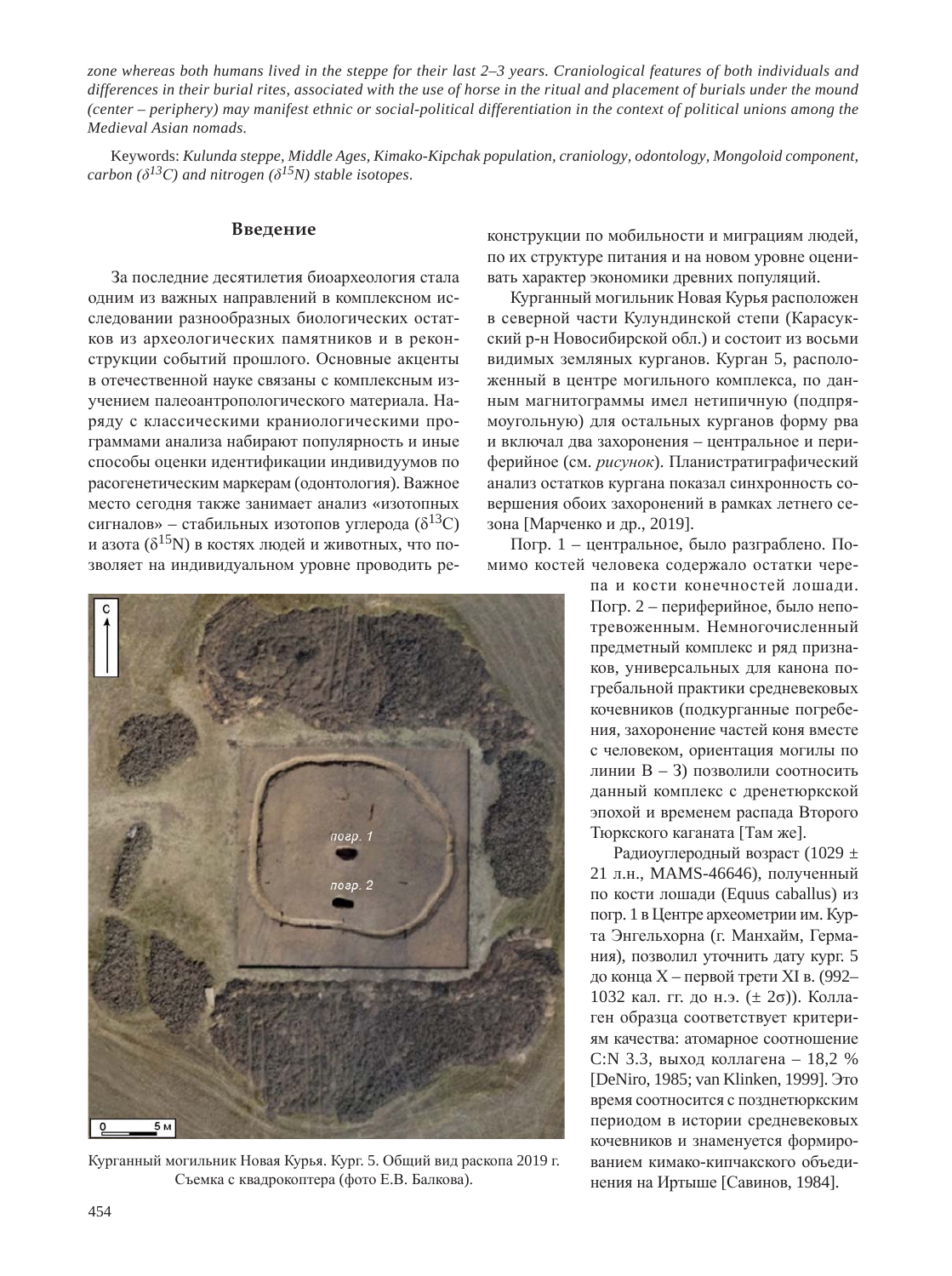Стоит отметить, что многомогильные курганы с подобной подчетырехугольной архитектурой формы рва и планиграфией основных компонентов (размещение захоронений, наличие ритуальных столбов) известны в это же время к востоку от описываемого комплекса в Кузнецкой лесостепи (могильник Калтышино-1, IX–XI вв.) [Савинов, 1997]. Эти традиции сохраняются там и в раннемонгольское время (могильник Ишаново, кург. 5, начало XIII в.) [Илюшин, 2014].

## Краниометрический анализ антропологических материалов

В статье рассматриваются краниологические материалы, принадлежащие двум индивидам мужского пола, возраст на момент смерти которых определен в рамках 30–40 лет. Пол определялся на основании морфологии черепа и тазовых костей [Алексеев, 1966]; возраст – по степени облитерации краниальных швов и степени изношенности зубной системы [Meindl, Lovejoy, 1985; Scott, 1979]. Черепа были измерены по стандартной краниометрической методике [Алексеев, Дебец, 1964]. Также в статье не обсуждаются, но в табл. 1 приводятся результаты одонтоскопического обследования материалов, проведенного в соответствии со стандартной одонтоскопической программой [Зубов, 2006] и с фиксацией маркеров архаики [Зубова, 2013].

Погребение 1. Череп с нижней челюстью удовлетворительной сохранности. Принадлежит мужчине 30–40 лет (*индивид 1*).

Мозговой отдел характеризуется (табл. 2) малым продольным диаметром и большим поперечным, по черепному указателю – гипербрахикранный. Свод черепа высокий. В вертикальной норме имеет ромбоидную форму. Сосцевидные отростки развиты умеренно и направлены вперед. Поперечный фацио-церебральный указатель вписывается в малые размеры, вертикальный фацио-церебральный указатель – в средние. Лобная кость среднеширокая и сильно изогнутая. Лицо среднеширокое и высокое. На назомалярном уровне оно значительно уплощено, а на зиго-максиллярном – умеренно. Орбиты средней ширины и средней высоты, по пропорциям – мезоконхные. Грушевидное отверстие имеет очень малую ширину и большую высоту, по пропорциям – лепторинное. Передненосовая ость развита умеренно, нижний край грушевидного отверстия имеет предносовые ямки. Угол выступания носовых косточек высчитать не удалось из-за тафономической деформации части лицевого скелета. По симотическому и дакриальному указателям переносье крупное. Глубина клыковой ямки средняя. Нижняя челюсть очень широкая и длинная. Восходящая ветвь нижней челюсти высокая и широкая, с очень слабым наклоном.

Погребение 2. Череп с нижней челюстью хорошей сохранности. Принадлежит мужчине 30–35 лет (*индивид* 2).

Мозговой отдел характеризуется (табл. 2) средним продольным диаметром и малым поперечным, по черепному указателю – мезокранный. Свод черепа очень высокий. В вертикальной норме имеет овоидную форму. Сосцевидные отростки развиты умеренно и направлены вперед. Вертикальный фацио-церебральный указатель вписывается в большие размеры. Лобная кость среднеширокая и слабоизогнутая. Лицо широкое и очень высокое, сильно уплошенное в горизонтальной профилировке и ортогнатное в вертикальной профилировке. Орбиты среднеширокие и невысокие, по пропорциям – мезоконхные. Грушевидное отверстие узкое и средневысокое, по пропорциям – лепторинное. Передненосовая ость развита умеренно, нижний край грушевидного отверстия имеет предносовые ямки. Угол выступания носовых косточек умеренный. По симотическому указателю переносье средневысокое. Глубина клыковой ямки очень малая. Нижняя челюсть очень широкая и длинная. Восходящая ветвь нижней челюсти очень высокая и очень широкая, с очень слабым наклоном.

Результаты проведенного исследования, с одной стороны, показывают морфологические различия, с другой – демонстрируют смешанное происхождение обоих индивидов. Преобладающим является монголоидный компонент, имеющий различную морфологию у индивида 1 и индивида 2. В первом случае он проявляется сочетанием гипербрахикрании, среднешироким и высоким лицом, значительной уплощенностью на орбитальном уровне и умеренной уплощенностью на скуловом. У индивида 2 монголоидный компонент выражен комбинацией следующих параметров: мезокранной высокой черепной коробки, широкого и очень высокого лицевого скелета, сильно уплощенного на орбитальном уровне и очень сильно уплощенного на скуловом. Также в морфологических характеристиках обоих индивидов фиксируется некоторая европеоидная примесь, выраженная сочетанием большой высоты свода черепа, профилированным переносьем и лепторинными пропорциями носового отверстия.

Происхождение выделенных компонентов определить достаточно трудно из-за малой численности наблюдаемых материалов, а также из-за сложности антропологического состава средневекового населения Западной Сибири и Казахстана, для которого характерной чертой является мозаичное смешение монголоидных и европеоидных характеристик [Алексеев, Гохман, 1984; Алексеев, Мамонова,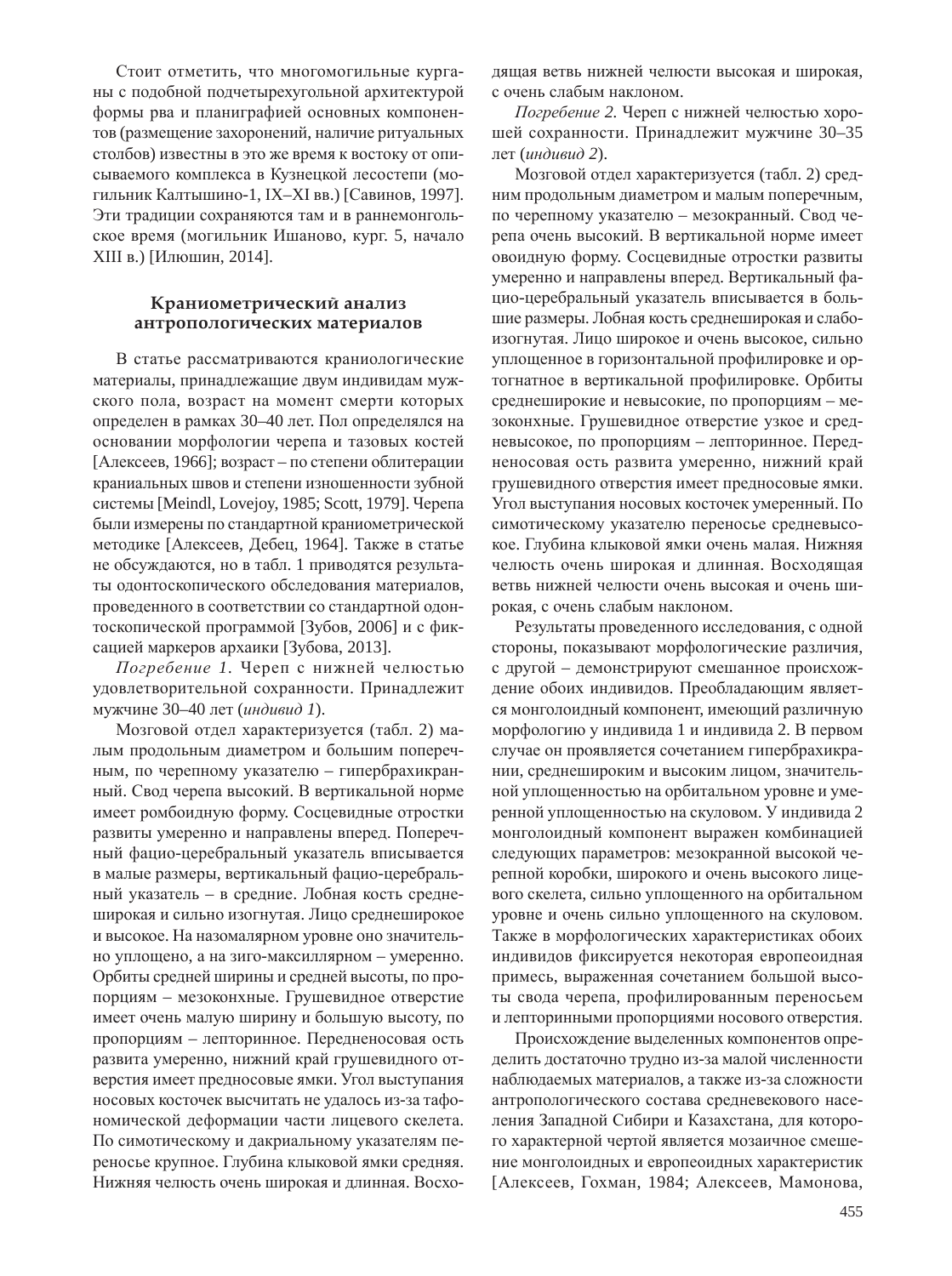| ֕<br>֚֚֬<br>í<br>l<br>I                                                                      |  |
|----------------------------------------------------------------------------------------------|--|
| ı<br>֕                                                                                       |  |
| ֚֚                                                                                           |  |
| <b>A MUNICIPALITY OF STATISTICS</b><br>ׇ֧<br>Corrected the correction of the correction<br>q |  |
|                                                                                              |  |
|                                                                                              |  |
|                                                                                              |  |
|                                                                                              |  |
| 4                                                                                            |  |
| i<br>،<br>,                                                                                  |  |
|                                                                                              |  |
| ł<br>5CT)<br>$\overline{\phantom{a}}$<br>I                                                   |  |
| ł                                                                                            |  |
| ып<br>š<br>Ì<br>ŀ                                                                            |  |
|                                                                                              |  |
|                                                                                              |  |
|                                                                                              |  |
|                                                                                              |  |
|                                                                                              |  |
|                                                                                              |  |
|                                                                                              |  |
|                                                                                              |  |

|         | $\mathcal{L}$ | лев. | $\circ$                                               | $\overline{\phantom{a}}$                              | $\circ$                                    | dist                                           | $\circ$                                                | $\circ$                                         | $\circ$                                     | $\circ$                                               | $\circ$                                  | $\circ$                                       | $\circ$                                                | $\overline{\phantom{a}}$                        | T                                               |
|---------|---------------|------|-------------------------------------------------------|-------------------------------------------------------|--------------------------------------------|------------------------------------------------|--------------------------------------------------------|-------------------------------------------------|---------------------------------------------|-------------------------------------------------------|------------------------------------------|-----------------------------------------------|--------------------------------------------------------|-------------------------------------------------|-------------------------------------------------|
|         | Инд.          | Ê.   | $\circ$                                               | $\overline{\phantom{a}}$                              | $\circ$                                    | dist                                           | $\circ$                                                | $\circ$                                         | $\circ$                                     | $\mathbf{I}$                                          | $\circ$                                  | $\circ$                                       | $\mathbf{I}$                                           | $\mathbf{I}$                                    | T                                               |
|         | Инд. 1        | лев. |                                                       | $\overline{\phantom{a}}$                              | $\circ$                                    | цевид-<br>паль-<br>ные                         | $\circ$                                                | $\circ$                                         | 0                                           | $\circ$                                               | $\circ$                                  | $\circ$                                       | $\circ$                                                | $\overline{\phantom{a}}$                        | т                                               |
|         |               | nр.  | ı                                                     | $\overline{1}$                                        | $\circ$                                    | $\mathbf{I}$                                   | $\circ$                                                | $\circ$                                         | $\circ$                                     | $\circ$                                               | $\circ$                                  | $\circ$                                       | $\circ$                                                | $\overline{\phantom{a}}$                        | $\begin{array}{c} \end{array}$                  |
| Признак |               |      | наклон корон-<br>Лингвальный<br>ки С                  | ные гребни $I1$<br>Дополнитель-                       | ные гребни $\mathcal{I}^2$<br>Дополнитель- | ные гребни С<br>Дополнитель-                   | Лингвальная<br>ямка $\mathbf{I}^2$                     | Ромбовидная<br>форма М <sup>1</sup>             | Ромбовидная $\Phi^2$                        | Ромбовидная $\Phi$ орма $M^3$                         | гнездо» М <sup>1</sup><br>«Ласточкино    | гнездо» $\rm M^2$<br>«Ласточкино              | гнездо» $M^3$<br>«Ласточкино                           | поверхности $\mathbb{M}^1$<br>Складчатость      | поверхности $M^2$<br>Складчатость               |
|         | $\mathcal{L}$ | лев. |                                                       | $\circ$                                               | $\begin{array}{c} \hline \end{array}$      | $\circ$<br>$\mathbf{I}$<br>Т                   |                                                        |                                                 | $\circ$                                     | $\circ$<br>$\circ$<br>$\overline{ }$                  |                                          |                                               | $\overline{\phantom{0}}$                               | $\circ$                                         | $\circ$                                         |
|         | Инд.          | Ξ.   | $\mathbf{I}$                                          | $\circ$                                               | $\circ$                                    | T                                              | $\mathbf{I}$                                           | $\circ$                                         | $\circ$                                     | $\circ$                                               | $\circ$                                  | $\overline{ }$                                | $\overline{\phantom{0}}$                               | $\circ$                                         | $\circ$                                         |
|         |               | лев. |                                                       | $\circ$                                               | $\begin{array}{c} \hline \end{array}$      | т                                              | $\mathbf{I}$                                           | I                                               | $\overline{\phantom{a}}$                    | $\circ$                                               | $\circ$                                  | $\overline{1}$                                | 1                                                      | $\mathbf{I}$                                    | $\begin{array}{c} \end{array}$                  |
|         | Инд.          | Ξ.   | $\mathbf{I}$                                          | 0                                                     | $\begin{array}{c} \hline \end{array}$      | T                                              | $\mathbf{I}$                                           | T                                               | 1                                           | $\circ$                                               | $\circ$                                  | $\overline{1}$                                | 1                                                      | $\begin{array}{c} \hline \end{array}$           | $\begin{array}{c} \end{array}$                  |
|         | Признак       |      | бень тригонида<br>Дистальный гре-<br>$\sum_{i=1}^{n}$ | бень тригонида<br>Дистальный гре-<br>$\sum_{i=1}^{n}$ | бень тригонида<br>Дистальный гре-<br>$M_3$ | Коленчатая склад-<br>ка метаконида<br>$\Sigma$ | Коленчатая склад-<br>ка метаконида<br>$\sum_{i=1}^{n}$ | Коленчатая склад-<br>ка метаконида<br>$M_3$     | лопатообраз-<br>Вестибулярная<br>ность $I1$ | Вестибулярная<br>лопатообраз-<br>ность I <sup>2</sup> | Вестибулярная<br>лопатообраз-<br>ность С | Вестибулярная вы<br>- пуклость $\mathbf{I}^1$ | Вестибулярная вы-<br>пуклость $\mathbf{1}^2$           | клон коронки I <sup>1</sup><br>Лингвальный на-  | клон коронки $\mathcal{I}^2$<br>Лингвальный на- |
|         | $\mathcal{C}$ | лев. | $\circ$                                               | $\circ$                                               | $\circ$                                    | $\begin{array}{c} \hline \end{array}$          | $\mathord{\text{\rm I}}$                               | $\circ$                                         | $\circ$                                     | $\circ$                                               | $\mathcal{L}$                            | dist                                          | $\mathbf{I}$                                           | $\circ$                                         | $\begin{array}{c} \end{array}$                  |
|         | Инд.          | пp.  | $\circ$                                               | $\circ$                                               | $\begin{array}{c} \hline \end{array}$      | T                                              | $\mathord{\text{\rm I}}$                               | I                                               | $\circ$                                     | $\circ$                                               | $\mathcal{L}$                            | dist                                          | $\mathbf{I}$                                           | $\mathbf{I}$                                    | $\circ$                                         |
|         |               | лев. | $\circ$                                               | $\circ$                                               | $\circ$                                    | T                                              | c5                                                     | $\circ$                                         | $\circ$                                     | $\circ$                                               | $\overline{\phantom{0}}$                 | $\circ$                                       | T                                                      | $\overline{\phantom{a}}$                        | $\begin{array}{c} \end{array}$                  |
|         | Инд. 1        | Πp.  | $\circ$                                               | 0                                                     | $\circ$                                    |                                                | ςŚ                                                     | ς5                                              | I                                           |                                                       | $\overline{ }$                           | $\circ$                                       |                                                        |                                                 | $\begin{array}{c} \end{array}$                  |
|         | Признак       |      | Бугорок Кара-<br>белли М <sup>1</sup>                 | Бугорок Кара- $6e$ ыли $\rm M^2$                      | Бугорок Кара-<br>белли М <sup>3</sup>      | ные бугорки $\mathbf{M}^1$<br>Дополнитель-     | ные бугорки $\mathbf{M}^2$<br>Дополнитель-             | ные бугорки<br>Дополнитель-<br>$\sum_{i=1}^{n}$ | Лопатообраз<br>ность $I_1$                  | Лопатообраз-<br>ность ${\bf I}_2$                     | Лопатообраз-<br>ность $C$                | ные гребни С<br>Дополнитель-                  | ные бугорки<br>Дополнитель-<br>$\overline{\mathsf{z}}$ | ные бугорки<br>Дополнитель-<br>$\mathbf{M}_{2}$ | ные бугорки<br>Дополнитель-<br>$\mathbf{M}_3$   |
|         | $\mathcal{L}$ | лев. | $\circ$                                               | $\overline{\phantom{a}}$                              | 3                                          |                                                | $\mathbf{I}$                                           | $\mathcal{L}$                                   |                                             | 4                                                     | $\ddot{\varepsilon}$                     | $\ddot{3}$                                    | $\mathcal{L}$                                          | $\epsilon$                                      | 3                                               |
|         | Инд.          | Еj.  | $\circ$                                               | $\mathcal{L}$                                         | 3                                          |                                                |                                                        | $\mathcal{L}$                                   |                                             | 4                                                     | $\ddot{5}$                               | $\overline{1}$                                | $\mathcal{L}$                                          | $\epsilon$                                      | T                                               |
|         |               | лев. |                                                       | $\overline{1}$                                        | $\mathcal{L}$                              |                                                | $\mathbf{I}$                                           |                                                 |                                             | 4                                                     | $\frac{1}{\sqrt{2}}$                     | $\ddot{3}+$                                   | $\overline{\phantom{0}}$                               | $\sim$                                          | 3                                               |
| Инд.    |               | Пp.  | $\mathbf{I}$                                          | $\mathbf{I}$                                          | $\mathcal{L}$                              |                                                |                                                        |                                                 |                                             | 4                                                     | $\ddot{\varepsilon}$                     | $\ddot{3}$                                    | $\overline{\phantom{0}}$                               | $\epsilon$                                      | 3                                               |
|         | Признак       |      | латеральных<br>Редукция<br>резцов                     | Лопатообраз-<br>ность І                               | Лопатообраз-<br>ность $I2$                 | Лопатообраз-<br>ность С                        | Лингвальный<br>бугорок $I^1$                           | Лингвальный<br>бугорок $\mathcal{I}^2$          | Лингвальный<br>бугорок С                    | гипоконуса<br>Редукция<br>$\rm \Xi$                   | гипоконуса<br>$\mathbf{M}^2$<br>Редукция | гипоконуса<br>Редукция<br>$\mathbf{M}^3$      | метаконуса<br>Редукция<br>$\bar{\mathbf{z}}$           | метаконуса<br>$\mathbf{M}^2$<br>Редукция        | метаконуса $\mathbf{M}^3$<br>Редукция           |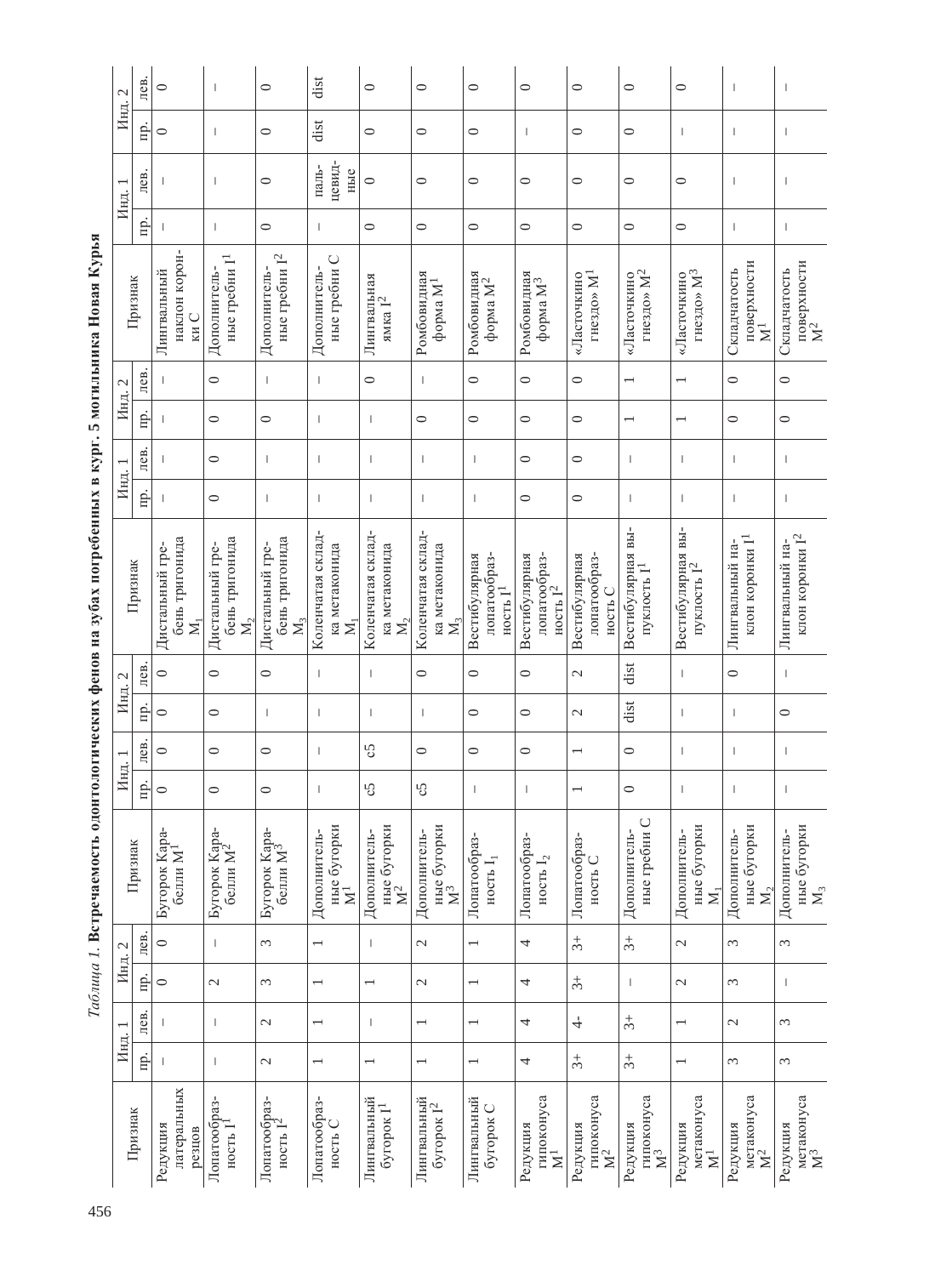| Ç<br>υ<br>2<br>t<br>Circ<br>Ń                                  |
|----------------------------------------------------------------|
|                                                                |
| ۰                                                              |
| Ę<br>$\tilde{\mathcal{L}}$<br>$\mathbf{r}$<br>₹<br>š<br>F<br>ŧ |

| 2       | лев.      | $\overline{1}$                               | $\circ$                              | $\circ$                  | dist                    | $\circ$                             | $\circ$                             |                                          | $\overline{\phantom{a}}$                  | $\circ$                                  | 1                                            |                                                         | $\circ$                                         | $\overline{1}$              | $\overline{1}$                    | $\overline{1}$                    | $\circ$                    | $\circ$                    | $\circ$                    | $\circ$                   |                          |                          |
|---------|-----------|----------------------------------------------|--------------------------------------|--------------------------|-------------------------|-------------------------------------|-------------------------------------|------------------------------------------|-------------------------------------------|------------------------------------------|----------------------------------------------|---------------------------------------------------------|-------------------------------------------------|-----------------------------|-----------------------------------|-----------------------------------|----------------------------|----------------------------|----------------------------|---------------------------|--------------------------|--------------------------|
| Инд.    | <u>гі</u> | I                                            | $\circ$                              | $\circ$                  | dist                    | $\circ$                             | $\circ$                             | $^{+}$                                   | $\overline{\phantom{a}}$                  | $\circ$                                  | T                                            |                                                         | $\circ$                                         | T                           | $\mathbf{I}$                      | $\mathbf{I}$                      | $\circ$                    | $\circ$                    | $\circ$                    | $\circ$                   |                          |                          |
|         | лев.      |                                              | 0                                    | 0                        | $\circ$                 | 0                                   | $\circ$                             | $^{+}$                                   | $\circ$                                   | $\circ$                                  | $\circ$                                      | $^{+}$                                                  | $\! + \!\!\!\!$                                 | $\overline{1}$              | 1                                 | $\overline{\phantom{a}}$          | $\circ$                    | 0                          | $\circ$                    | 0                         |                          |                          |
| Инд. 1  | Ê.        |                                              | $\overline{1}$                       | $\mathbf{I}$             | $\circ$                 | $\circ$                             | $\circ$                             | $\! + \!\!\!\!$                          | $^{+}$                                    | $\circ$                                  | $\circ$                                      | $^{+}$                                                  | $\circ$                                         | T                           | $\mathbf{I}$                      | $\mathbf{I}$                      | $\circ$                    | $^{+}$                     | $\circ$                    | $\circ$                   |                          |                          |
| Признак |           | Складчатость поверх-<br>ности $\mathbf{M}^3$ | Дополнительные гребни I <sub>1</sub> | Дополнительные гребни 1, | Дополнительные гребни С | Асимметричный контур P <sub>1</sub> | Асимметричный контур Р <sub>2</sub> | Дополнительный дисталь-<br>ный гребень Р | Дополнительный дисталь-<br>ный гребень Р. | Дополнительный мезиаль-<br>ный гребень Р | Дополнительный мезиаль-<br>ный гребень $P_2$ | Непрерывный трансвер-<br>сальный гребень P <sub>1</sub> | Непрерывныый трансвер-<br>сальный гребень $P_2$ | Дробление бугорков M        | Дробление бугорков М <sup>2</sup> | Дробление бугорков М <sup>3</sup> | Дистостилиды Р             | Дистостилиды Р $_{\rm 2}$  | Мезиостилиды Р             | Мезиостилиды Р $_{\rm 2}$ |                          |                          |
| Инд. 2  | лев.      |                                              |                                      | $\circ$                  | $\mathbf{I}$            | $\mathbf{I}$                        | $\circ$                             | I                                        | $\vert$                                   | $\overline{1}$                           | $\begin{array}{c} \hline \end{array}$        | $\circ$                                                 | $\overline{1}$                                  | $\circ$                     | $\circ$                           | $\mathbf{I}$                      |                            |                            |                            |                           |                          |                          |
|         | пp.       | I                                            | $\overline{\phantom{a}}$             | T                        | $\mathbf{I}$            | т                                   | 1                                   | Т                                        | 0                                         | $\circ$                                  | T                                            | $\overline{\phantom{a}}$                                | $\circ$                                         | 0                           | $\circ$                           | $\circ$                           |                            |                            |                            |                           |                          |                          |
|         | лев.      | $\overline{1}$                               | T                                    | 0                        | $\mathbf{I}$            | $\circ$                             | $\circ$                             | Т                                        | $^{+}$                                    | T                                        | T                                            | $\overline{\phantom{a}}$                                | $\overline{1}$                                  | $\circ$                     | $\circ$                           | $\mathbf{I}$                      |                            |                            |                            |                           |                          |                          |
| Инд. 1  | <u>гі</u> | I                                            | I                                    | $\circ$                  | $\mathbf{I}$            | $\circ$                             | $\circ$                             | Т                                        | $^{+}$                                    | T                                        | T                                            | $\overline{\phantom{a}}$                                | $\overline{1}$                                  | $\circ$                     | $\circ$                           | $\mathbf{I}$                      |                            |                            |                            |                           |                          |                          |
| Признак |           | faM <sup>1</sup>                             | fa $\mathbf{M}^2$                    | fa $\mathbf{M}^3$        | fp $M1$                 | fp $\mathbf{M}^2$                   | fp $M^3$                            | fa M <sub>1</sub>                        | fa $\mathbf{M}_2$                         | fa $\mathbf{M}_3$                        | fp $\mathbf{M}_1$                            | fp $\mathbf{M}_2$                                       | fp $\mathbf{M}_3$                               | Tami M <sub>1</sub>         | Tami M <sub>2</sub>               | $\rm Tami~M_3$                    |                            |                            |                            |                           |                          |                          |
|         | лев.      | $\circ$                                      | $\circ$                              | I                        | $\mathbf{I}$            | $\circ$                             | т                                   | 4                                        | 5                                         | T                                        | $\mathcal{L}$                                | 2                                                       | $\overline{1}$                                  | $\overline{1}$              |                                   | $\circ$                           | Т                          | Т                          | $\circ$                    | $\circ$                   | $\circ$                  | $\circ$                  |
| Инд. 2  | Πp.       | $\circ$                                      | $\circ$                              | $\circ$                  | $\mathbf{I}$            | $\circ$                             | $\circ$                             | 4                                        | 5                                         | 5                                        | $\mathcal{L}$                                | 2                                                       | $\mathcal{L}$                                   | $\overline{1}$              | T                                 | $\overline{1}$                    | T                          | $\overline{1}$             | J                          | 0                         | $\circ$                  | $\mathbf{L}$             |
|         | лев.      | $\circ$                                      | $\circ$                              | I                        | <b>I</b>                | $\circ$                             | т                                   | $\infty$                                 | 3                                         | T                                        | $\mathcal{L}$                                | 2                                                       | I                                               | I                           | ı                                 | $\overline{1}$                    | T                          | Т                          |                            | 0                         | $\circ$                  | $\circ$                  |
| Инд. 1  | Е.        | $\circ$                                      | $\circ$                              | I                        | $\mathbf{I}$            | 0                                   | Ш                                   | 3                                        | 3                                         | T                                        | $\mathcal{L}$                                | 2                                                       | $\overline{1}$                                  | $\overline{1}$              | I                                 | $\overline{\phantom{a}}$          | T                          | $\overline{1}$             | ı                          | 0                         | 0                        | $\circ$                  |
| Признак |           | Цингулюм М <sub>1</sub>                      | Цингулюм $M_2$                       | Цингулюм М <sub>3</sub>  | Эпикристид М1           | Эпикристид $M_2$                    | Эпикристид М <sub>3</sub>           | Затек эмали М <sub>1</sub>               | Затек эмали $\rm M_2$                     | Затек эмали $\rm M_3$                    | Число корней М1                              | Число корней $M_2$                                      | Число корней М <sub>3</sub>                     | Косой гребень М             | Ċ١<br>Косой гребень М             | Косой гребень М <sup>3</sup>      | Метаконулюс М-             | Метаконулюс М <sup>2</sup> | Метаконулюс М <sup>3</sup> | Парастиль М               | Парастиль М <sup>2</sup> | Парастиль М <sup>3</sup> |
|         | лев.      | $\mathcal{L}$                                | 3                                    | $\overline{\phantom{0}}$ | 4                       | $\geq$                              | x5                                  | $\mathbf{L}$                             | 3                                         | $\overline{5}$                           | $\overline{\phantom{a}}$                     | 3                                                       | $\omega$                                        | 3                           | $\circ$                           | $\circ$                           | -1                         | $\circ$                    | $\circ$                    | $\circ$                   |                          |                          |
| Инд. 2  | Пp.       | $\mathcal{L}$                                | 3                                    |                          | 4                       | ≻                                   | ×                                   | 5x                                       | 3                                         | 5                                        | I                                            | 3                                                       | $\epsilon$                                      | $\mathbf{I}$                | $\circ$                           | $\circ$                           | $\circ$                    | $\circ$                    | $\circ$                    | $\mathbf{I}$              |                          |                          |
|         | лев.      | 3                                            | $\mathcal{L}$                        | $\mathcal{L}$            | $\mathcal{L}$           | Т                                   | ×                                   | Ш                                        | T                                         | 3                                        | 4                                            | 3                                                       | $\epsilon$                                      | 3                           | $\circ$                           | $\circ$                           | T                          | $\circ$                    | $\circ$                    | $\circ$                   |                          |                          |
| Инд. 1  | mр.       | 3                                            | $\mathcal{L}$                        | $\mathcal{L}$            | $\overline{5}$          | ➢                                   | ×                                   | $\overline{1}$                           | $\begin{array}{c} \end{array}$            | 3                                        | 4                                            | 3                                                       | 3                                               | 3                           | $\circ$                           | $\circ$                           | т                          | $\circ$                    | $\circ$                    | $\circ$                   |                          |                          |
| Признак |           | $\Phi$ орма Р <sup>1</sup>                   | Форма Р <sup>2</sup>                 | Форма P <sub>1</sub>     | Форма $P_2$             | Форма М,                            | Форма $M_2$                         | Форма $M_3$                              | Затек эмали М                             | Затек эмали М <sup>2</sup>               | Затек эмали М <sup>3</sup>                   | Число корней М <sup>1</sup>                             | Число корней М <sup>2</sup>                     | Число корней М <sup>3</sup> | Протостилид М <sub>1</sub>        | $\rm II$ ротостилид $\rm M_{2}$   | Протостилид М <sub>3</sub> | Цингулюм М <sup>1</sup>    | Цингулюм М <sup>2</sup>    | Цингулюм М <sup>3</sup>   |                          |                          |

Примечание. Инд. - индивид; пр. - правая сторона; лев. - левая сторона. *Примечание*. Инд. – индивид; пр. – правая сторона; лев. – левая сторона.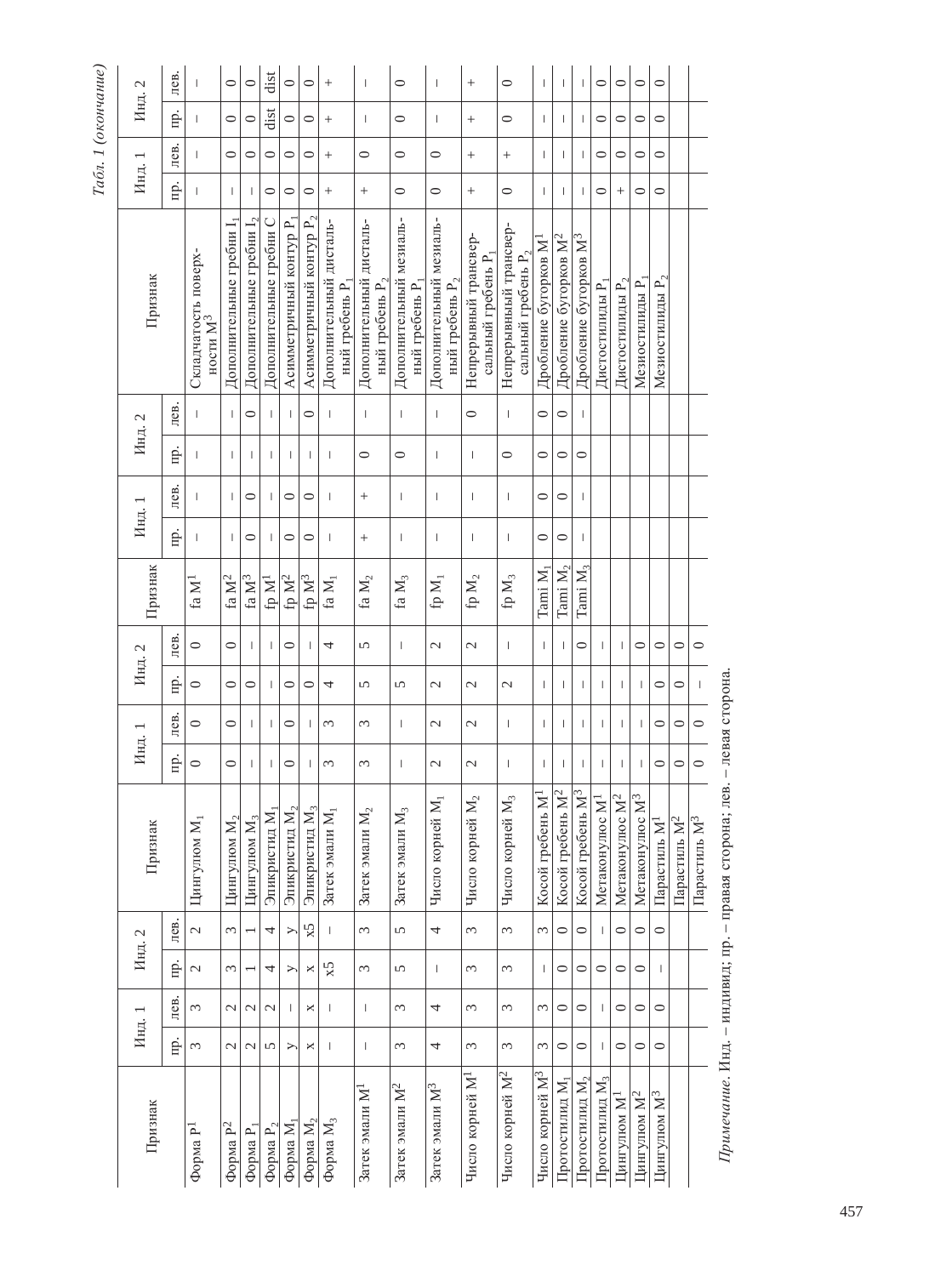#### $Ta6nua$  2. Индивидуальные данные измерений черепов из кург. № 5 могильника Новая Курья

| Признак                                               | Инд. 1 | Инд. 2            | Признак                                      | Инд. 1                | Инд. 2                |
|-------------------------------------------------------|--------|-------------------|----------------------------------------------|-----------------------|-----------------------|
| 1. Продольный диаметр                                 | 172    | 178               | SS:SC Симотический указатель                 | 73,24                 | 43,84                 |
| 8. Поперечный диаметр                                 | 151    | 138               | <b>FC</b> . Глубина клыковой ямки            | 4,8                   | 2,3                   |
| 8:1. Черепной указатель                               | 87,79  | 77,53             | 77. Назомалярный угол                        | 154,5                 | 149,6                 |
| 17. Высотный диаметр от базиона                       | 141    | 142               | Zm. Зигомаксиллярный угол                    | 139,6                 | 150,9                 |
| 45:8. Поперечный фацио-цере-<br>бральный указатель    | 92,05  |                   | 72. Общий лицевой угол                       |                       | 85                    |
| 48:17. Вертикальный фацио-цере-<br>бральный указатель | 53,9   | 55,6              | 75(1). Угол выступания носа                  | $\equiv$              | 26                    |
| 9. Наименьшая ширина лба                              | 95     | 97                | Форма черепа в вертикальной<br>норме         | овоид                 | ромбоид               |
| Sub. NB. Высота изгиба лба                            | 28,3   | 20                | Сосцевидные отростки (1-3)                   | $\overline{2}$        | $\overline{2}$        |
| 45. Скуловой диаметр                                  | 139    |                   | Нижний край грушевидного от-<br>верстия      | предносо-<br>вые ямки | предносо-<br>вые ямки |
| 43. Верхняя ширина лица                               | 103    | 108               | Передненосовая ость (1-5)                    | 3                     | $\mathcal{F}$         |
| 48. Верхняя высота лица                               | 76     | 79                | 68(1). Длина нижней челюсти от<br>мыщелков   | 108                   | 106                   |
| 51. Ширина орбиты максиллоф-<br>ронтале               | 41,4   | 41,6              | 79. Угол ветви нижней челюсти                | 112                   | 110                   |
| 52. Высота орбиты                                     | 34,1   | 32,6              | 68. Длина нижней челюсти от<br><b>VTJIOB</b> | 87                    | 85                    |
| 52:51. Орбитальный указатель<br>максиллофронтале      | 82,37  | 78,37             | 70. Высота ветви нижней челю-<br>сти         | 63                    | 69                    |
| 54. Ширина носа                                       | 21,7   | 22,4              | 71а. Наименьшая ширина ветви                 | 38                    | 40                    |
| 55. Высота носа                                       | 54,1   | 53                | 65. Мыщелковая ширина                        | 130                   | 128                   |
| 54:55. Носовой указатель                              | 40,11  | 42,26             | 66. Угловая ширина                           | 113                   | 106                   |
| DS. Дакриальная высота                                | 10,8   | $\equiv$          | 67. Передняя ширина                          | 50                    | 48                    |
| DC. Дакриальная ширина                                | 19,9   | $\qquad \qquad -$ | 69. Высота симфиза                           | 19                    | 22                    |
| DS:DC Дакриальный указатель                           | 54,27  | $\equiv$          | 69(1). Высота тела                           | 31                    | 36                    |
| SS. Симотическая высота                               | 5,2    | 3,2               | 69(3). Толщина тела                          | 12                    | 12                    |
| SC. Симотическая ширина                               | 7,1    | 7,3               |                                              |                       |                       |

 $\Pi$ римечание. Инд. – индивид.

1988; Багашев, 1988; Гинзбург, 1963; Дебец, 1948; Поздняков, 2006; Чикишева, Ким, 1988].

### $A$ нализ стабильных изотопов: **оценка структуры диеты** и мобильности

Анализ стабильных изотопов углерода ( $\delta^{13}C$ ) и азота ( $\delta^{15}$ N) в костях человека (счетный материал – коллаген), в первую очередь, позволяет реконструировать структуру белковой диеты, а также в первом приближении оценивать региональные перемещения (как правило, между разными типами ландшафтов). Костный материал сохраняет в себе информацию о питании организма и также о месте происхождения продуктов питания.

Изотопы азота в коллагене отражают структуру трофической цепи, в которой на каждом новом уровне потребления (растения – травоядные животные – хищники – всеядные животные (в т.ч. человек)) содержание  $\delta^{15}N$  увеличивается (фракционирует) на 3–6 ‰ (напр.: [Святко, 2016]).

Стабильные изотопы углерода позволяют разделять группы растений с типом фотосинтеза С<sub>3</sub> и  $C_4$ , а также указывают на характер ландшафта в регионе (лес/лесостепь/степь). По мере остепнения и засушливости территории значения  $\delta^{13}C$ в растениях повышаются. При потреблении растений фракционирование  $\delta^{13}$ С в коллагене травоядных животных составляет ок. 4–5 ‰. Фракционирование между однотипными тканями, например, коллаген/коллаген (при потреблении хищниками или всеядными мяса травоядных) меньше – ок.  $0.5-$ 2 ‰ (напр.: [Там же]).

Соответственно, потребление человеком растений с определенным изотопным сигналом, а также мяса и молока животных, питающихся этими же локальными растениями, создает условия для формирования специфического локального изотопного сигнала у индивидуума, который отражается в его костной ткани. Эти «архивные» свойства кости, а также различие изотопных сигналов в продуктах питания позволяют проводить реконструкции.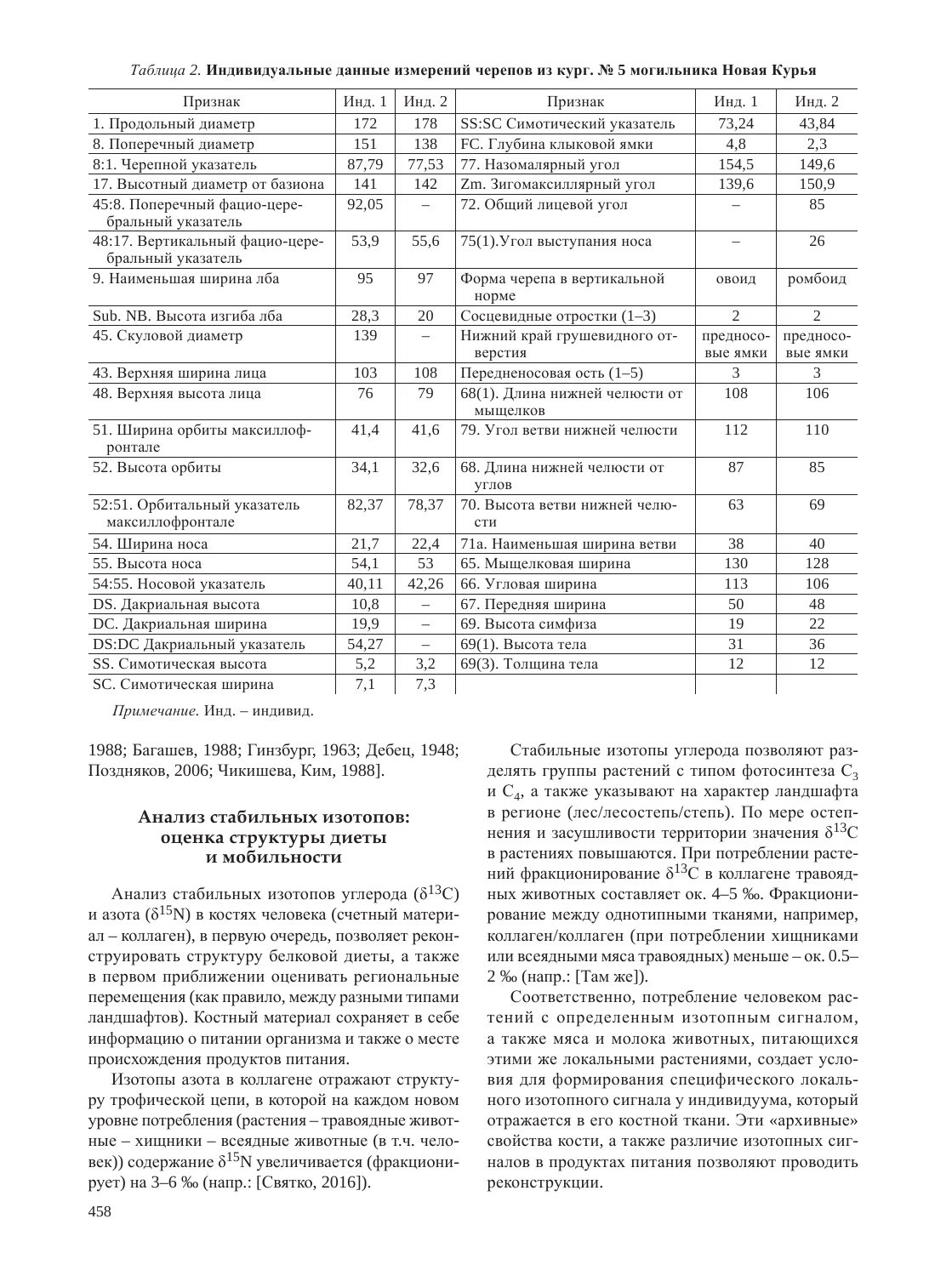| Лаб. код | Вид образца                      | Часть скелета | Контекст                  | $\delta^{13}C, \%$ | $\delta^{15}$ N, ‰ | C: N |
|----------|----------------------------------|---------------|---------------------------|--------------------|--------------------|------|
| SI-808   | кость человека<br>(индивид 1)    | ребро         | погр. $1$                 | $-18.9$            | 10.7               | 3.1  |
| SI-809   | кость человека<br>(индивид 2)    | ребро         | погр. $2$                 | $-19.1$            | 10.9               | 3.1  |
| $SI-810$ | кость лошади<br>(Equus caballus) | фаланга       | погр. $1$                 | $-21.5$            | 4.9                | 3.1  |
| $SI-811$ | кость лошади<br>(Equus caballus) | таз           | DOB<br>$($ объекты 1, 10) | $-21.6$            | 4.2                | 3.2  |

 $Ta6\nu u a 3$ . Значения стабильных изотопов углерода и азота в костных образцах из кург. № 5 **могильника Новая Курья** 

В качестве образцов для изотопного анализа от обоих индивидуумов были взяты ребра (отражают диету последних 2–3 лет жизни индивидуума). В качестве источника потенциальной пищи людей – образцы костей лошади (n = 2) из погр. 1 и со дна рва (объекты 1, 10) (табл. 3). Изотопный анализ выполнен в лаборатории изотопных исследований AIsotopes HA<sub>H</sub> CO PAH.

Ранее фаунистический анализ всех останков лошади из кург. 5 (из погр. 1 и изо рва) допускал вероятность принадлежности их одной взрослой особи (*Adults/Senilis*) [Марченко и др., 2019, с. 452]. Такую возможность подтвердили и результаты изотопного анализа. Значения изотопов углерода у обоих образцов практически идентичны  $(-21.5 \text{ m} -21.6 \text{ %})$ . Разница по азоту между образцами в 0.7 ‰ (4.9 и 4.2 ‰) может быть объяснена сезонными различиями в питании животного и разной скоростью регенерации тканей и соответственно замешения изотопов в разных отделах скелета.

Значения обоих изотопов двух индивидуумов близки друг другу:  $\delta^{13}C - 18.9$  ‰ (индивид 1) и –19.1 ‰ (индивид 2);  $\delta^{15}N$  10.7 ‰ (индивид 1) и 10.9 ‰ (индивид 2). Разница в 0.2 ‰ находится в пределах статистической погрешности измерений. Это значит, что структура белкового питания обоих мужчин как минимум в последние 2–3 года жизни была одинаковой. Довольно высокие значения азота у людей соответствуют трофическому сдвигу при потреблении мяса травоядных животных, поэтому можно реконструировать, что их структура питания была основана на мясо-молочных продуктах. Значительной доли белковых нутриентов от растительной и рыбной пищи не прослеживается. Это не исключает возможности периодического потребления этих продуктов, но их нельзя считать основным источником белка в рационе питания данных людей. Это можно объяснять как едиными условиями питания мужчин-воинов в длительных походах (еда «из одного котла»), так и в целом схожим набором продуктов питания у населения с кочевым характером экономики. По данным анализа стабильных изотопов для этой пары людей различий в структуре диеты, которые могли бы указывать на их социальную дифференциацию, не наблюдается. С другой стороны, границы изотопного метода не позволяют дифференцировать «лучшие», более «привилегированные» куски мяса, что, возможно, могло бы иметь место в социально-бытовой жизни средневековых кочевников – «сильные едят жирное и лучшее; устаревшие питаются остатками после них» [Бичурин, 1950, с. 72].

Разница значений  $\delta^{13}C$  2.4–2.7 ‰ между останками людей и лошади значительно превышает порог значений (0.5–2 ‰) в трофической цепи при фракционировании изотопов углерода в тканях одного типа. Это значит, что территория обитания лошади и место проживания людей отличались. Значения  $\delta^{13}C$  у людей указывают на их происхождение из остепненных ландшафтов (с более высокими углеродными значениями для растений группы  $C_3$  или смешанным характером растительности  $C_3$  и  $C_4$ ). Такой углеродный изотопный сигнал ( $-18.9$  и 19.1 ‰) вполне соответствует значениям коллагена некоторых людей со скотоводческим типом хозяйства эпохи бронзы с территории Кулундинской равнины и степного Верхнего Прииртышья [Motuzaite Matuzeviciute et al., 2015].

Относительно низкие изотопные углеродные значения лошади ( $-21.5-21.6$  ‰) указывают на ее неместное происхождение. Вероятное место обитания – лесостепь. Это же подтверждают изотопные данные эпохи бронзы. Так,  $\delta^{13}C$  у лошадей из степного Обь-Иртышья демонстрируют более высокие значения (от  $-20.9$  до  $-19.3$  ‰) [Ibid.]; в то время как лошадь из Барабинской лесостепи (памятник Тартас-1) имеет более низкие, близкие лошади из новокурьинского комплекса, показатели  $\delta^{13}$ С (–21.7 ‰) [Марченко и др., 2016]. Появление этой лошади (из кург. 5, могильник Новая Курья) у степного населения, вероятнее всего, следует связывать с военными или торгово-обменными операциями с северными соседями.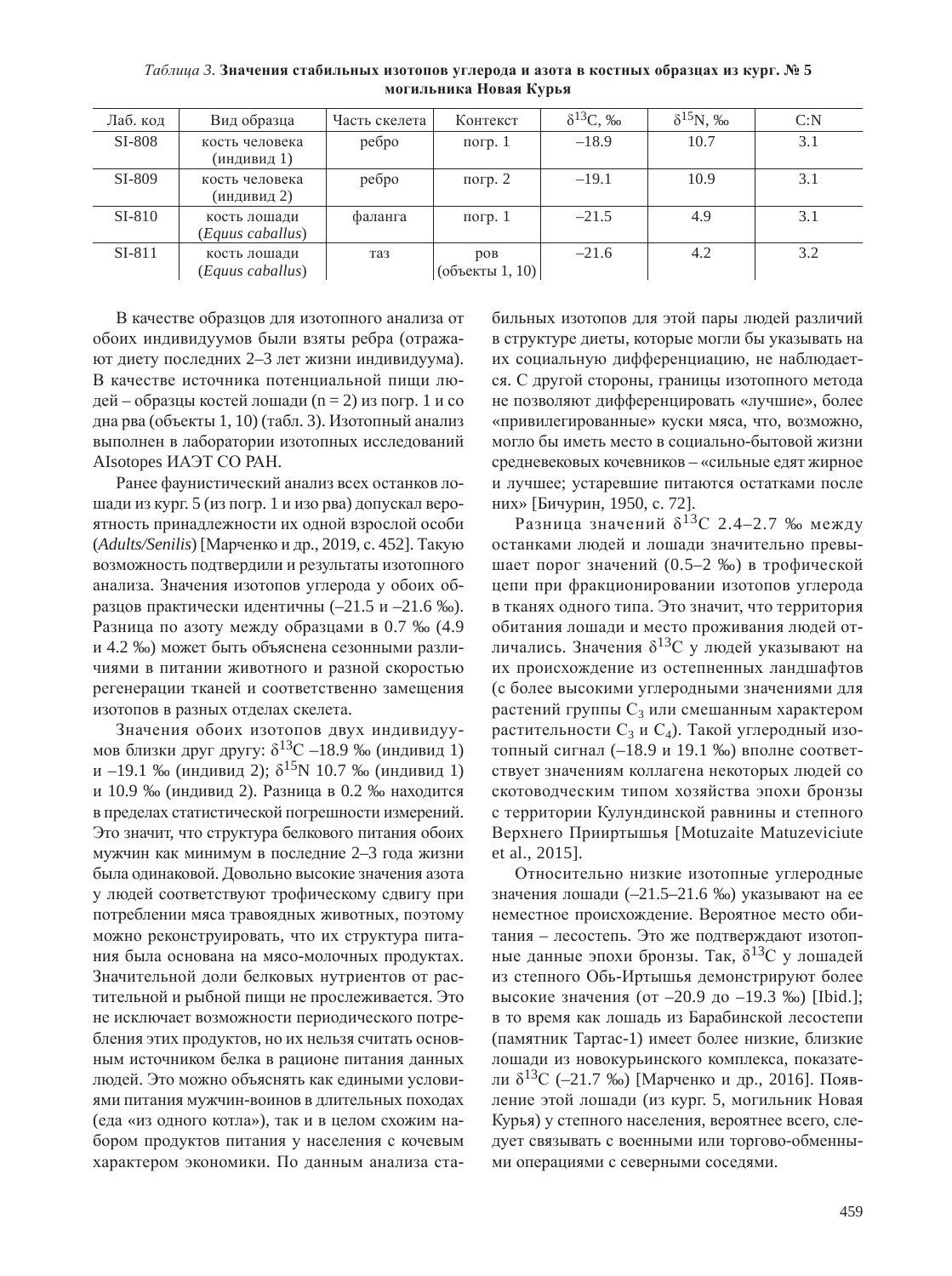### Заключение

Таким образом, комплексный анализ обоих взрослых мужчин из кург. 5 выявил их смешанное – европеоидно-монголоидное происхождение с преобладанием последнего. Представленный монголоидный компонент имеет различные морфологические комбинации у индивида 1 и индивида 2. Подобная гетерогенность может быть объяснена тем, что объединения средневековых кочевников (в т.ч. протогосударственные) включали не только членов этнически родственных коллективов, но и группы политически лояльных соседей [Бичурин, 1950]. Многочисленность военно-политических контактов в I и II тыс. определили смешанный характер расового состава населения Центральной Азии и прилегающих, в т.ч. лесостепных территорий. Это своеобразие было связано с «разной долей монголоидной примеси и определенным сочетанием субстратов, на основе которых формировались средневековые популяции региона», а также «территориальные различия <...>, обусловленные направленностью этнических контактов и их интенсивностью» [Поздняков, 2006, с. 58].

Различия в погребальной практике между погр. 1 и 2 могут также отражать этническую специфику и положение людей в социально-политической иерархии. Можно предполагать, что индивид из погр. 1 имел более высокий социальный статус (центральное погребение с конем), что отражало его положение как представителя «титульной» народности. Несмотря на некоторые расогенетические различия, анализ стабильных изотопов в костях людей указал на схожий характер их питания, основанный на мясо-молочных продуктах кочевого скотоводства, и схожие ландшафтные условия их проживания.

#### Список литературы

Алексеев В.П. Остеометрия. Методика антропологических исследований. – М.: Наука, 1966. – 251 с.

Алексеев В.П., Гохман И.И. Антропология Азиатской части СССР. – М.: Наука, 1984. – 208 с.

Алексеев В.П., Дебец Г.Ф. Краниометрия: методика антропологических исследований. – М.: Наука, 1964. – 129 c.

Алексеев В.П., Мамонова Н.Н. Палеоантропологические материалы последних веков до нашей эры и тюркского времени с территории Северо-западного Алтая // Палеоантропология и археология Западной и Южной Сибири. – Новосибирск: Наука, 1988. – С. 3–21.

Багашев А.Н. Антропологический состав средневекового населения Среднего Прииртышья // Палеоантропология и археология Западной и Южной Сибири. – Новосибирск: Наука, 1988. – С. 22–54.

Бичурин Н.Я. (Иакинф). Собрание сведений о народах, обитавших в Средней Азии в древние времена. – М.; Л.: АН СССР, 1950. – Т. 1. – 382 с.

Гинзбург В.В. Материалы к антропологии древнего населения Северного Казахстана // Сб. МАЭ. - 1963. -Ɍ. XXI. – ɋ. 297–337.

Дебец Г.Ф. Палеоантропология СССР. - М.: АН СССР, 1948. – Т. IV. – 392 с. – (ТИЭ. Новая серия).

Зубов А.А. Методическое пособие по антропологическому анализу одонтологических материалов. - М.: Этно-Онлайн, 2006. – 72 с.

Зубова А.В. Предварительные результаты изучения архаичной составляющей одонтологических комплексов населения Евразии // Вестн. антропологии. – 2013. –  $N<sub>2</sub>$  4. – C. 107–127.

**Илюшин А.М.** Курган № 10 на могильнике Ишаново // Теория и практика археологических исследований. - $2014. - N<sub>2</sub> 1 (9). - C. 27-41.$ 

**Ɇɚɪɱɟɧɤɨ ɀ.ȼ., Ƚɪɢɲɢɧ Ⱥ.ȿ., ɉɨɡɞɧɹɤɨɜɚ Ɉ.Ⱥ.,**   $\Box$ **ЯДЬКОВ П.Г., Евменов Н.Д., Кокорев Ф.В., Гнездилова И.С., Понедельченко Л.О.** Новый курганный могильник Новая Курья-1 в Северной Кулунде // Проблемы археологии, этнографии и антропологии Сибири и сопредельных территорий. – Новосибирск: Изд-во ИАЭТ CO PAH, 2019. – T. XXV. – C. 448–456.

Марченко Ж.В., Панов В.С., Гришин А.Е., Зубо**ва А.В.** Реконструкция и динамика структуры питания одиновского населения Барабинской лесостепи на протяжении III тыс. до н.э.: археологические и изотопные данные // Вестн. археологии, антропологии и этногра- $\phi$ ии. – 2016. – № 3 (34). – С. 164–178.

Поздняков Д.В. Палеоантропология населения юга Западной Сибири эпохи средневековья (вторая половина I – первая половина II тыс. н.э.). – Новосибирск: Изд-во ИАЭТ СО РАН, 2006. – 136 с.

Савинов Д.Г. Народы Южной Сибири в древнетюркскую эпоху. – Л.: Ленингр. гос. ун-т, 1984. – 174 с.

Савинов Д.Г. Могильник Калтышино I (новые материалы по археологии начала II тыс. н.э.) // Памятники раннего средневековья Кузнецкой котловины. - Кемерово: Кузбассвузиздат, 1997. – С. 77–99.

Святко С.В. Анализ стабильных изотопов: основы метода и обзор исследований в Сибири и Евразийской степи // Археология, этнография и антропология Евразии. – 2016. – Т. 44,  $\mathcal{N}$  2. – С. 47–55.

Чикишева Т.А., Ким А.Р. Антропологический состав населения Обь-Иртышского междуречья в древнетюркское время // Бараба в тюркское время / В.И. Молодин, Д.Г. Савинов, В.С. Елагин и др. - Новосибирск: Наука, 1988. – Гл. IV. – С. 129–163.

**DeNiro M.J.** Postmortem preservation and alteration of in vivo bone collagen isotope ratios in relation to palaeodietary reconstruction // Nature. – 1985. – Vol. 317. – P. 806–809.

**Meindl R.S., Lovejoy C.O.** Ectoocranial suture closure: A revised method for the determination of skeletal age